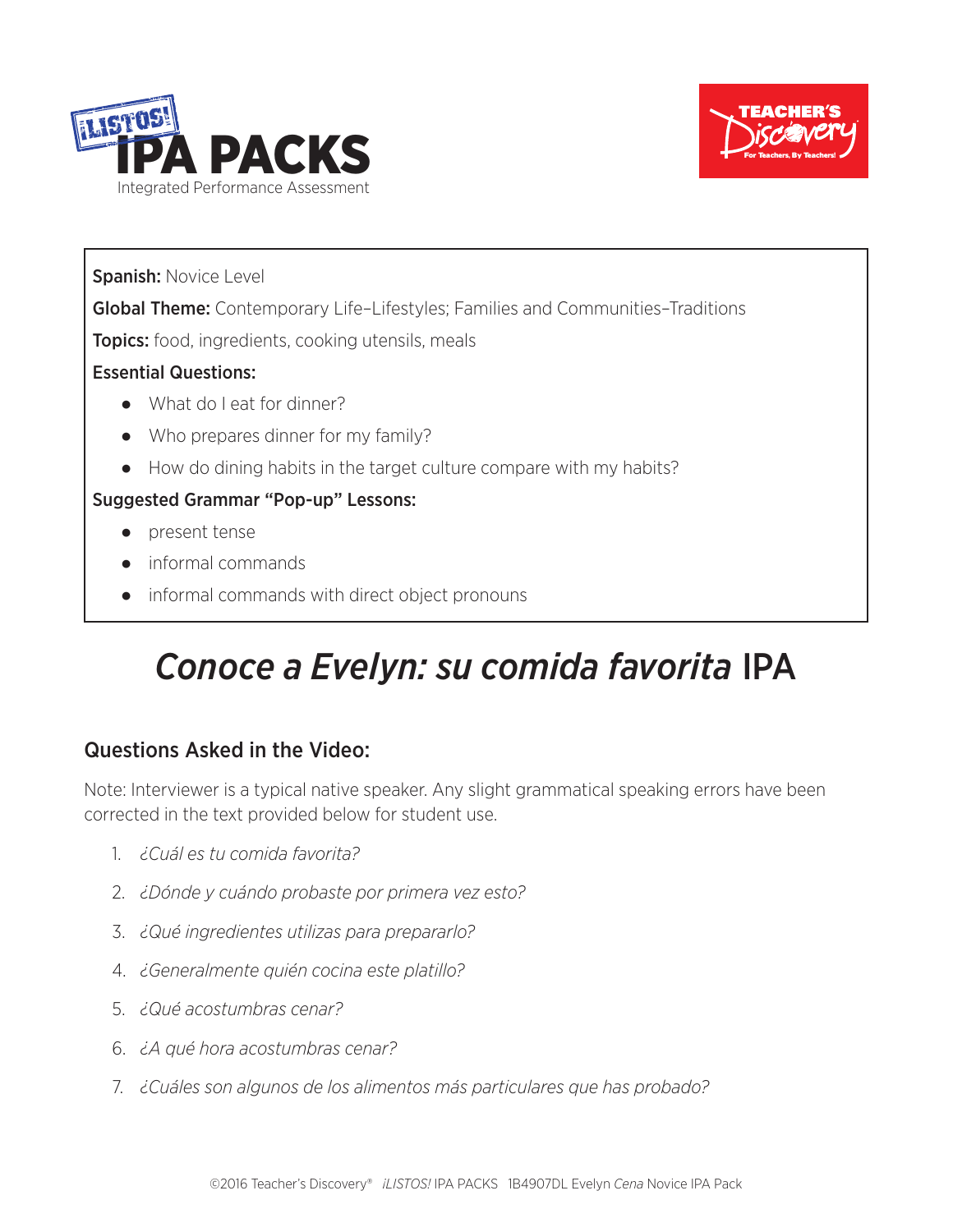#### What is an IPA (Integrated Performance Assessment)?

Integrated performance assessments consist of tasks that cultivate skills in each of ACTFL's three modes of communication. The tasks are built around carefully selected authentic resources chosen because they are comprehensible to students and related to specific themes. (*¡Listos!* IPA packs align with AP Spanish themes.) Teachers can choose which tasks(s) to assess, evaluating student performance against standards set forth in a rubric.

IPAs begin with **Interpretive Tasks**, in which students listen to and/or read an authentic resource, then answer informational and interpretive questions to check their comprehension. An IPA may contain either a written text or a video/audio sample, or both. *¡Listos!* IPA packs contain both a reading and a listening component and comprehension questions modeled on ACTFL. You may choose to use one or both of the authentic resources provided.

The Interpretive Task is then followed by Interpersonal and Presentational Tasks. *¡Listos!* IPA packs are designed to allow these tasks to be completed orally or in writing, at the teacher's discretion.

An **Interpersonal Task** requires students to interact through spontaneous oral or written communication relating to the themes/information encountered in the previous tasks.

A Presentational Task requires students to perform formal speaking or writing tasks using one-way communication with an audience of listeners or readers, incorporating information/themes touched on in the previous tasks.

#### Why use IPAs?

Integrated Performance Assessments are designed to...

- Remove separation between what students do to learn and how they demonstrate that learning. Assessing a student's use of language and cultural knowledge during completion of a task eliminates the need to create artificial tests structured differently than the tasks themselves.
- Cultivate communication skills that will be used in the world outside the classroom, and do so in such a clear-cut way that students never need to ask, "Why are we doing this?"
- Expose students to authentic resources because these resources demonstrate language as students will encounter it in the real world, and because they are more likely to accurately represent the cultures in which the language is spoken than content from a textbook.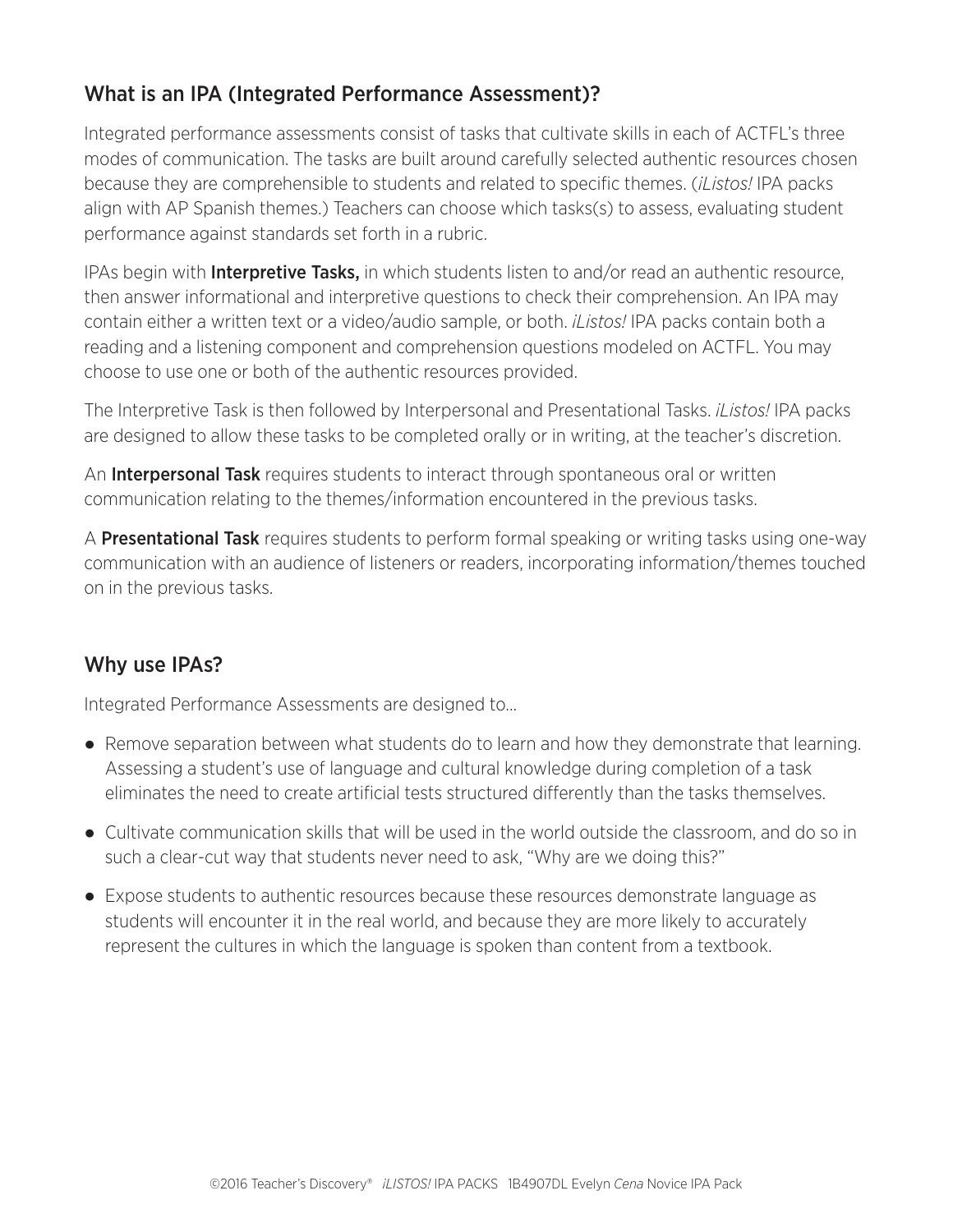### How to Use This Integrated Performance Assessment (IPA):

#### Step 1 – Interpretive Tasks:

#### Reading: *Sencillas tortillas mexicanas* Listening: *Evelyn y su comida favorita*

- 1. Assign your students the first step of this task, "No-Excuse Words/Phrases to Learn for the Unit," prior to reading the article or viewing the video. Students must look up the "No-Excuse Words/Phrases" and record their definitions. Ask students to study and review the words in order to better understand the video and/or article contents.
- 2. Share the video or article with your students. This can be done in any way you see fit: printing individual copies of the reading element; individual personal viewing via desktop computer, laptop, or tablet; home viewing after posting the video on your school/classroom website; or whole classroom viewing via whiteboard or projection screen.
- 3. Provide the remaining sections of the pack to your students. Instruct them to complete the literal comprehension section activities 1–9 in that order. These activities are to be completed in English, with the exception of the Key Words, Supporting Details, and Personal Reaction activities.

The Comparing Cultural Perspectives and Personal Reaction sections are intended to prepare the students for the Interpersonal and Presentational Task sections.

Students are to complete one or more sections each day until all the activities in the task are complete. Students will likely need to view the video repeatedly—when and how many times is at your discretion and will depend on the needs/levels of your students.

#### Step 2 – Interpersonal Speaking Task: *Las comidas favoritas de mi compañero/a*

Students select a partner and take turns asking each other the questions below featured in the video. These questions will guide a discussion in Spanish about their dinner routines.

- 1. *¿Cuál es tu comida favorita?*
- 2. *¿Dónde y cuándo probaste por primera vez esto?*
- 3. *¿Qué ingredientes utilizas para prepararlo?*
- 4. *¿Generalmente quién cocina este platillo?*
- 5. *¿Qué acostumbras cenar?*
- 6. *¿A qué hora acostumbras cenar?*
- 7. *¿Cuáles son algunos de los alimentos más particulares que has probado?*

**Interpersonal Writing Task Option:** Make this an Interpersonal Writing Task by having students write in Spanish the answers to the questions above featured in the video.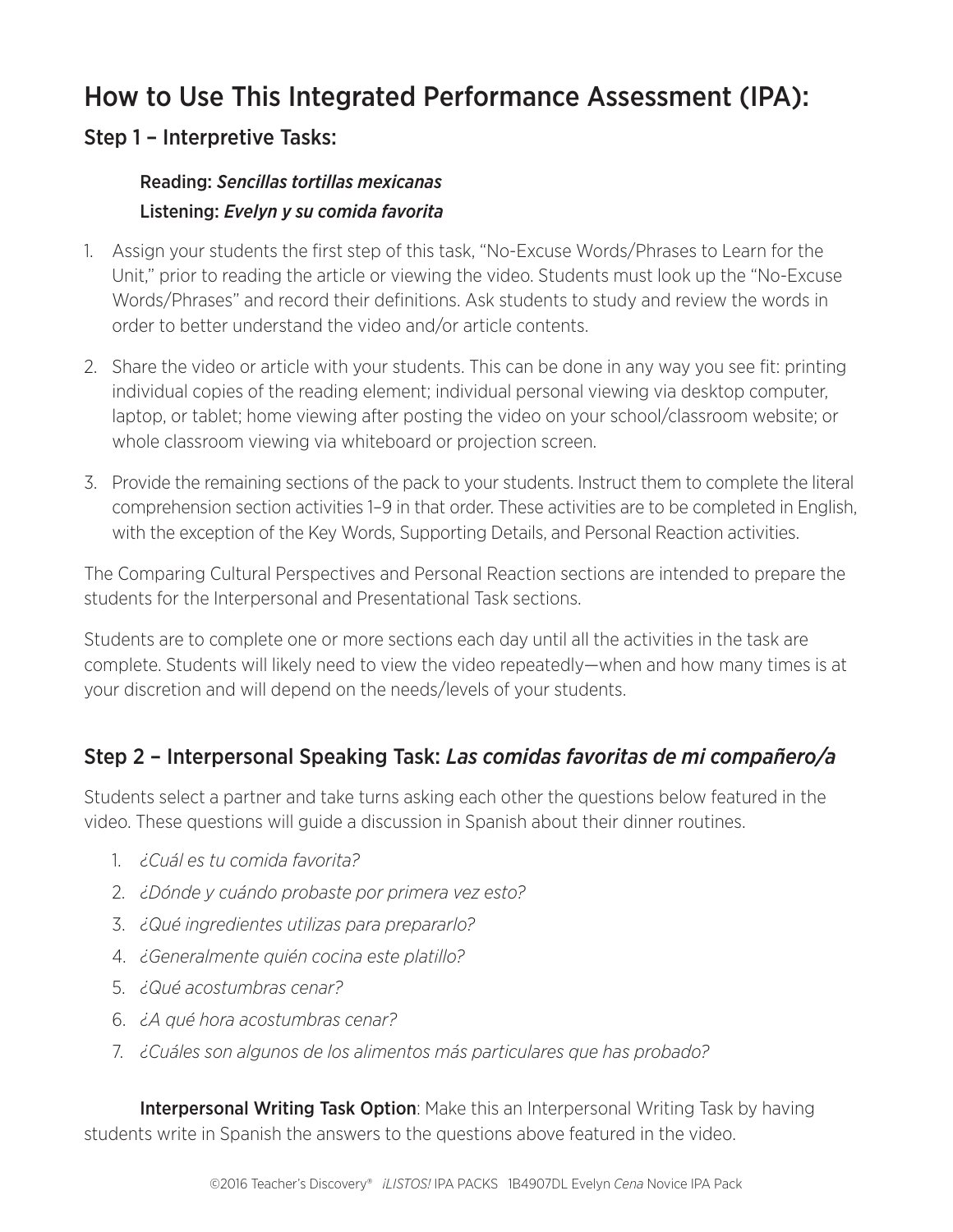#### Step 3 – Presentational Speaking Task: *Una receta mexicana*

Students will research to find and present to the class a recipe for a traditional Mexican dish. Ask that students include the ingredients and step-by-step instructions in Spanish for how to make the recipe, including visual aids to help illustrate the process.

**Presentational Speaking Task Option:** Make this a Presentational Writing Task by asking students to write out in Spanish a complete traditional Mexican recipe that includes all the ingredients and the step-by-step instructions to make the dish.

#### Suggested Grammar "Pop-up" Lessons:

Give an informal, brief lesson on the grammar/structures used in the authentic resource(s) provided with the IPA by calling students' attention to and explaining any features students ask about. These are the practiced structures that the students will need to use to meet the communicative goal(s) in both the Interpersonal and Presentational Tasks. Exit slips and/or grammar quizzes can be given to check for understanding.

**Video Element:** Have students make a list of present tense verbs that they hear in the video. Ask them to listen to the video a second time and mark the number of times they hear each verb. An effective option is to give the students a list of verbs included in the video and ask them to mark the number of times they hear each verb. Hint: Most of the verbs are *-ar* verbs.

Reading Element: The recipe is written using informal commands. Ask students to start by highlighting or creating a list of each action that occurs in the first step. Share with them the number of actions in each step as needed. For example, in step 1 there are six actions (one repeats). Next, explain to the students that these are informal commands. Show them the infinitives on the board and see if they can figure out the formation rules for the affirmative form.

**Novice-level Rubrics** and **Answer Keys** are provided in individual folders for your convenience.